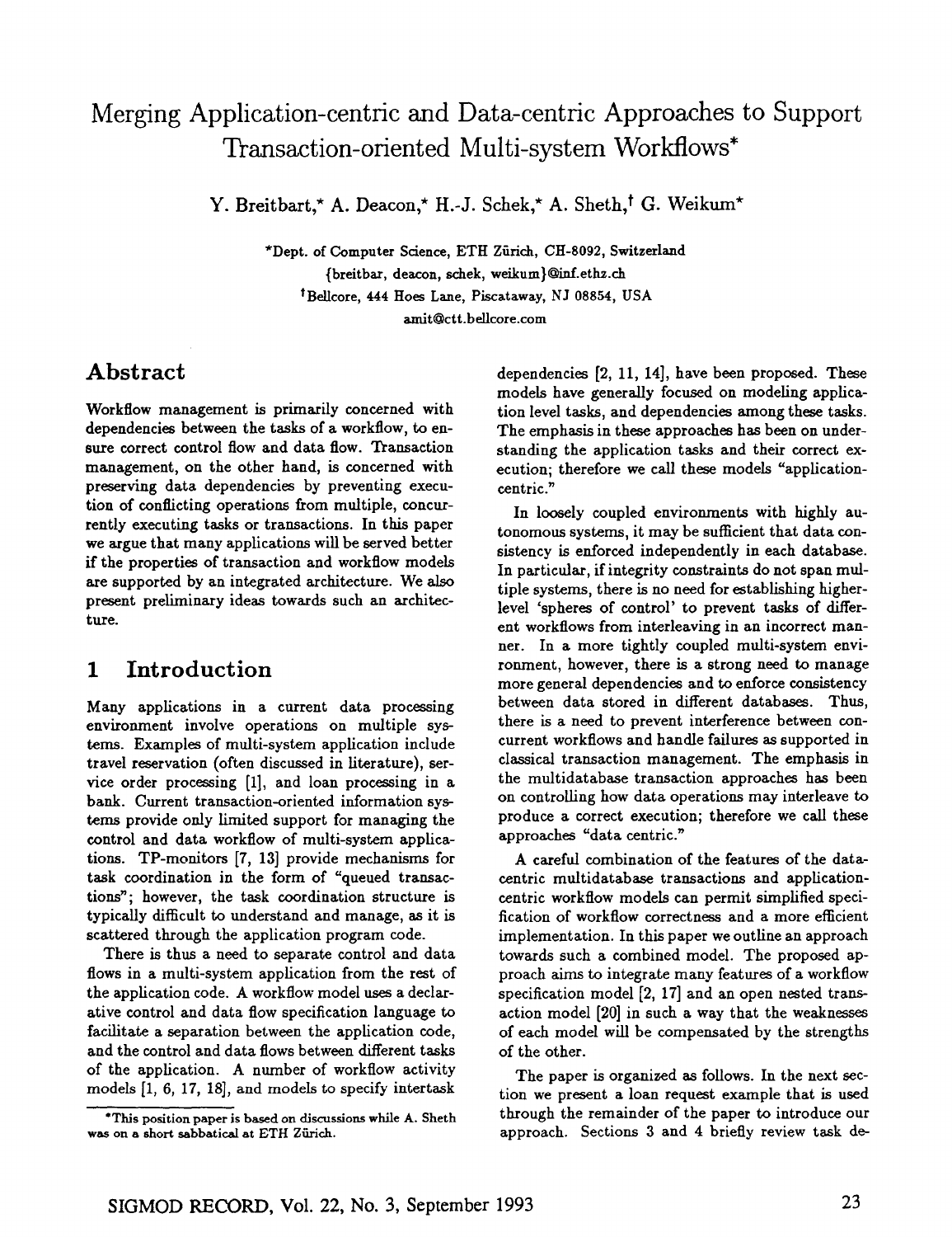pendencies of a simple workflow model, and semantic serializability and atomicity issues as supported in the open nested transaction model, respectively. In Section 5 we formulate the basic principles of our approach to the integration of the workflow and multidatabase transaction models. Section 6 concludes the paper.

## **2 Workflow Example**

Consider a simplified example of a bank loan request processing. The workflow for the loan request processing is represented in graphical form in Figure 1 and consists of the following tasks:

#### *Enter Loan Request (EnLR):*

Accepts the amount and terms of the loan and records the relevant information into a loan database.

#### *Client Credit Worthiness (CCW}:*

Retrieves client information and assesses the credit worthiness. This can be a very complex query when the control of various subsidiaries and relationships in holding companies must also be considered.

#### *Risk Evaluation (REv):*

Evaluates the risk to the bank if the loan were granted, which again may be a very complex query.

#### *Risk Update (RUp):*

Updates the value of the bank's total involvement. This is performed only if the Risk Evaluation succeeds. It also implicitly assumes that the loan request will eventually be granted, which is not necessarily the case.

#### *Risk Update Compensation (RUpC):*

Compensates the effects of the above Risk Update task should the loan request be ultimately rejected. This needs to be performed only if the Risk Update succeeded. The compensation cannot simply restore the original value of the bank's total involvement that existed prior to the Risk Update task executing, since other tasks may have changed the value in the interim. Rather the compensation is performed by decrementing the value of the total involvement.

#### *Risk Ea:ception (REx):*

Approves the risk to the bank if the loan were granted. This task is invoked if the regular risk evaluation could not succeed or could not be executed because of temporary unavailability of some data. The client may be important and have a convincing argument why the loan should be granted, despite the evaluation failing. Under these circumstances, an executive officer of the loan department would have to approve the risk.

#### *Enter Decision (END):*

Enters the decision to either grant or reject the loan request and returns information on the agreed terms of the loan. The loan can only be granted if the Client Credit Worthiness, and the Risk Evaluation or Risk Exception tasks returned positive results, although the bank agent may still, for some other reason, reject the loan request.

The important characteristics of the application classes that we consider are: (1) multiple agents may invoke "competing" loan request work flows simultaneously; (2) the workflows involve tasks that share multiple heterogeneous databases; (3) the consistency of the bank's total involvement and client credit worthiness is of crucial importance for the correct proceasing of loan requests; (4) loan requests axe usually processed within a few minutes, and at most within a few hours; (5) there is a need for a "correct" execution of workflow as determined by the intertask dependencies of the workflow, as well as a "correct" execution of concurrently executed tasks of different invocations of the workflow.

## **3 Workflow Specification**

Dependencies allow the computational structure of workflows to be made declarative. This is important for expressing application semantics relevant to a workflow execution correctness and work flow data consistency requirements. Some common forms of dependencies are described below that are often required in a workflow specification.

### 3.1 Control Flow and Data Flow Dependencies

We assume that during the execution of a task in the workflow, the task can pass through several stages defined as task states (for example, task termination state, or task start state, or task waiting for execution state, etc.). Control and data flow dependencies are essentially of the form:

*Task*  $T_i$  can enter state  $s_i$  only after task  $T_i$ *has entered state si.* 

For example, the following is a control flow dependency: Task  $T_j$  can (enter the state) start executing *only after task Ti has started execution.* These type of dependencies may capture both a concurrent and sequential tasks execution and indicate data flow dependencies between tasks. Control flow dependencies may be based on data flow dependencies. For example, the Enter Loan Request task passes the amount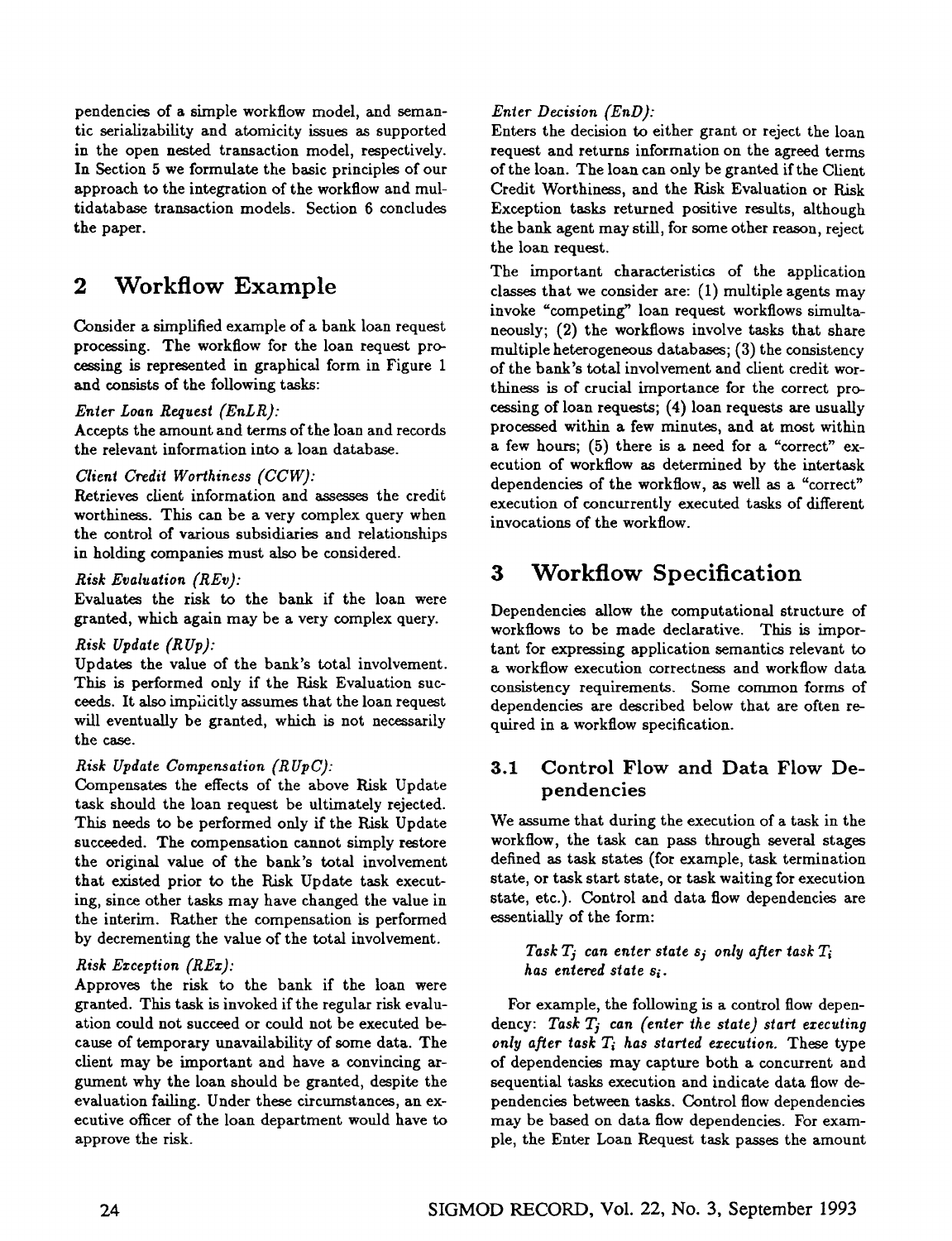

Figure 1: Execution precedence graph for loan request workflow.

and terms of the loan request to the Risk Evaluation task. The Risk Evaluation task would then execute only if the loan amount is between one hundred thousand and ten billion Swiss Francs.

In the generalized form, multiple such dependencies may hold between tasks. These dependencies can be expressed using a precedence graph, with nodes representing tasks and edges representing ordering constraints. The precedence graph showing the control specification for the loan request example is depicted in Figure 1. Some details have been omitted to simplify the presentation. A more rigorous form of such specifications could be based on, for example, predicate-transition nets [15] or propositional logic [2].

### 3.2 Contingency Dependencies

We distinguish between a semantic success or failure of a task, and a successful completion of a task indicated by a task commit. For example, a negative decision on a loan request represents a semantic failure as far as a loan request is concerned, while at the same time task Enter Decision has successfully committed. On the other hand, Risk Evaluation task may abort (for the lack of information for the task to proceed, for example) while Enter Decision task may make a positive decision on a loan request. In the case of tasks semantic failures we need to consider

contingency dependencies that are normally of the following form:

*If task Ti semantically fails, then execute* 

*task Tj as a "contingency" task.* 

The Risk Exception task provides an example of a contingency dependency. It must be executed if the Risk Evaluation task returns a negative result or cannot be executed to completion (which constitutes a semantic failure for Risk Evaluation).

A contingency dependency is similar to a control flow dependency, with a conditional execution depending on the return value and termination status of one or more previous tasks. The difference here, however, is that in the contingency dependency is defined between tasks based on a semantic failure of a task, while control dependencies define a relationships between different states of different tasks.

### 3.3 Task Termination Dependencies

Termination dependencies have the form:

*If task 2~ terminates in state si, then task*   $T_j$  must terminate in state  $s_j$ ,

where a task may terminate in one of the following states:

- committed with a positive result ("semantic suc- $\csc$ "),
- committed with a negative result ("semantic fail $ure$ "), or
- aborted (for system-internal reasons or program errors).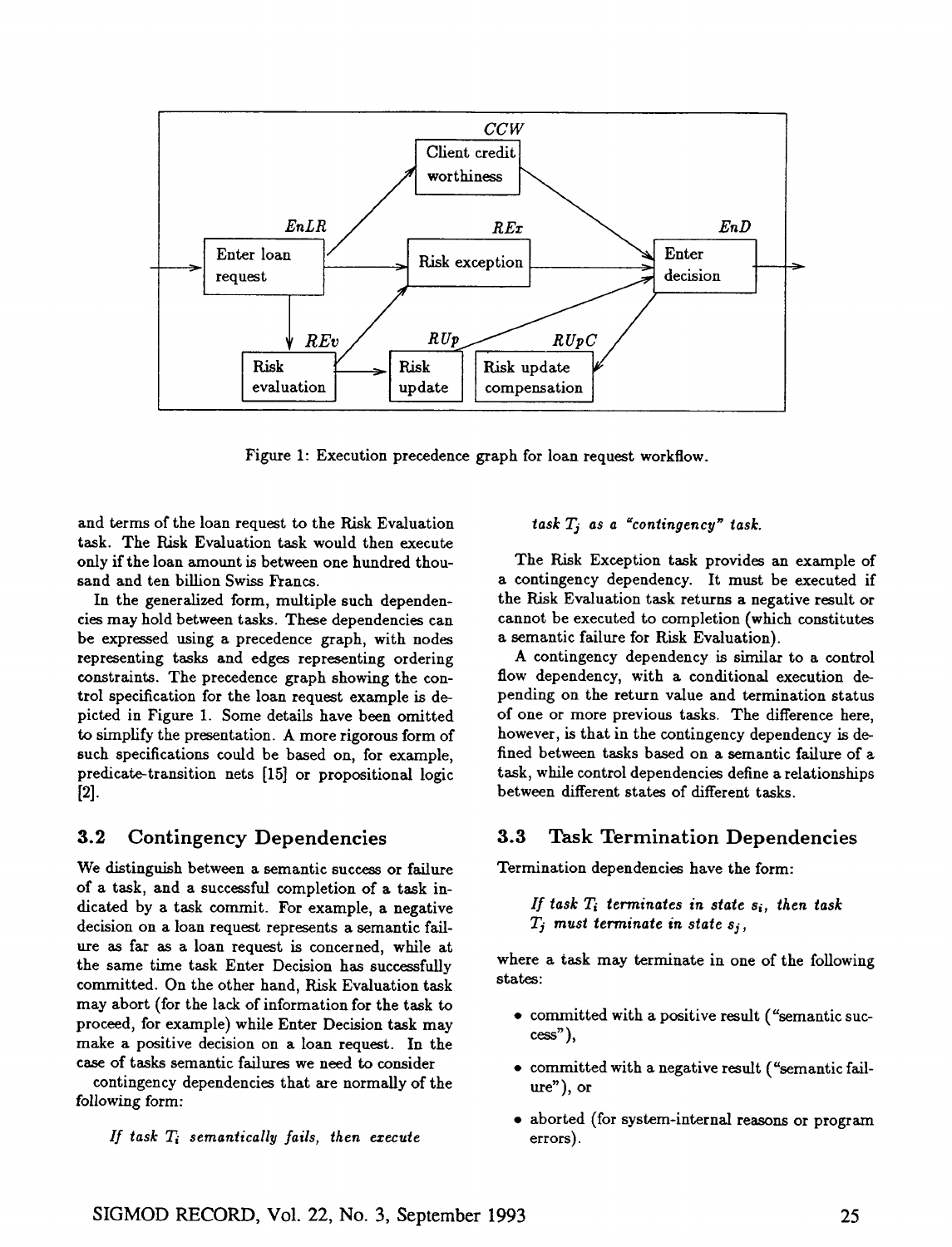By explicitly referring to the three possible termination states given above (or, maybe, even more states if failure and success are further refined), the meaning of a task dependency can be stated precisely. For example, one can specify that the Enter Decision task must eventually be executed and committed if the initial Enter Loan Request task is committed, and that a semantic failure or an abort of the Client Credit Worthiness task should force the Enter Decision task to "fall" semantically (i.e., to commit with a negative result).

If these kinds of dependencies refers only to the commit and abort states and do not consider the semantic outcome of the tasks, then they are called commit/abort dependencies. If they do refer to the semantic success or failure of the task, then they are called success/failure dependencies.

Compensation dependencies are another special case of task termination dependencies that are often identified explicitly. The general form is:

*If task Ti has committed and if some subsequent task Tj fails semantically or is aborted, requiring the effects of task Ti to be undone, then execute task*  $T_i^{-1}$ , which must *be guaranteed to commit eventually in order*   $to$  *compensate*  $T_i$ .

The additional task  $T_i^{-1}$  is referred to as a *compensating task* [10, 12]. The Risk Correction task of the loan request workflow is the compensating task for the Risk Update task.

### 3.4 Critical Task Dependencies

Critical Task dependencies have the following general form:

#### *If task 7~ fails semantically or aborts, then the entire workflow must fail, i.e., terminate in the semantic failure state.*

A critical task dependency is used for establishing a relationship between the termination states of one or more "distinguished" tasks with the termination state of the entire workflow. The possible termination states of an entire workflow would include a generic success and a generic failure state, where both of these states could be further refined based on the values of the workflow's output parameters.

A task  $T_i$  with the above property is called a *critical (or vital} task* [11]. In our loan request example, the Client Credit Worthiness and Enter Decision task are vital tasks.

## **4 Semantic Transactions**

Semantic transaction models ensure data consistency by executing an entire workflow as a single transaction. A workflow submits for execution a sequence of tasks, that are the high-level building blocks (i.e., operations). To provide acceptable performance and simplify the control of interleavings, semantic properties of the workflow tasks are exploited (e.g., commutativity or compatibility). Based on these properties, a semantic transaction model supports "semantic serializability" and "semantic atomicity" of entire workflows. When considered with the correct execution of each individual workflow (observing the specified intra-workflow dependencies) this ensures data consistency across multiple systems.

### 4.1 Semantic Serializability

Compatibility of two tasks means that the ordering of the two tasks in a schedule is insignificant from an application point of view [19, 20]. A compatibility specification is used by a scheduler to determine which task executions can interleave. Compatibility must be explicitly declared and reasoned about by a human expert. We assume that a compatibility specification for the tasks is defined in the form of a compatibility matrix.

Figure 2 shows a portion of the compatibility matrix for the loan request example. The  $+$  indicates compatibility and  $-$ ' a conflict. The compatibility matrix thus specifies that the Risk Evaluation and Risk Update tasks of different workflows are in conflict. If the Risk Evaluation tasks of different workflows could interleave in an uncontrolled way, the bank's involvement could reach unacceptable levels. Note that a Risk Update Compensation does not conflict with the Risk Updates task, as it cannot increase the bank's involvement and thus cannot cause any serious problems to the bank.

A schedule is semantically serializable if an equivalent serial execution exists with the same ordering of conflicting tasks. The theory of open nested transactions allows us to consider the tasks as further subtransactions that can be executed in an interleaved fashion and committed independently of the schedulers at the topmost workflow level.

Consider as an example the interleaved execution of two loan request workflows. In each case the entire loan request work flow is viewed as a single transaction, and the tasks correspond to operations or, equivalently, subtransactions. A schedule is shown in Figure 3 where the execution order is from left to right. The number of tasks and parameters of tasks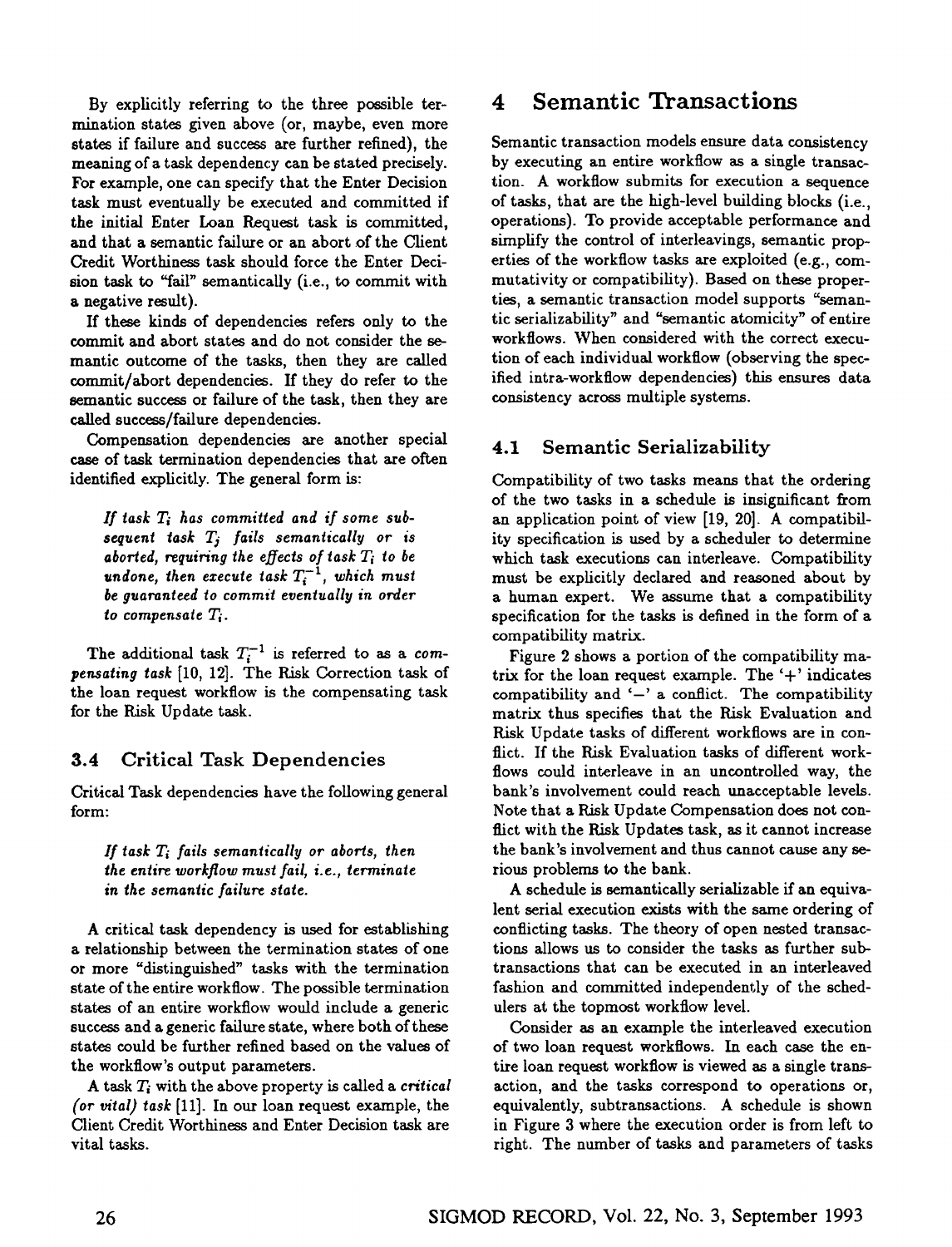|                                 | EnLR | REv | RUp | RUpC | REx | EnD |
|---------------------------------|------|-----|-----|------|-----|-----|
| Enter Loan Request (EnLR)       |      |     |     |      |     |     |
| Risk Evaluation (REv)           |      |     |     |      |     |     |
| Risk Update $(RUp)$             |      |     |     |      |     |     |
| Risk Update Compensation (RUpC) |      |     |     |      |     |     |
| Risk Exception (REx)            |      |     |     |      |     |     |
| Enter Decision $(EnD)$          |      |     |     |      |     |     |

Figure 2: Compatibility matrix of the loan request example.



Figure 3: Semantically serializable schedule.

have been reduced to simplify the presentation. The SQL-like operations Insert, Select, and Update, invoked by the loan request tasks, are abbreviated as Ins, Sel, and Upd, respectively.

The schedule in Figure 3 is not serializable in terms of the SQL-like operations at the leaf level, since there is a conflict cycle involving the updates on the data objects  $y$  and  $z$ . However, the schedule is semantically serializable as it is equivalent to a serial execution with  $WF_1$  preceding  $WF_2$ . This can be demonstrated using the following intuitive arguments.

The order of compatible operations can be exchanged. This permits us to change the order of the Upd(z) operation of *WFI's* Enter Decision task and the preceding Ins(..) operation of the Enter Decision task of  $WF<sub>2</sub>$ . In the resulting schedule, all subtrees at the level of loan request operations are isolated. Thus the execution of operations on this level was serializable and thus correct.

Considering the next level up, we can exploit the compatibility of the loan request tasks and "pushing forward" all the tasks of  $WF_2$  to follow the Enter Decision of *WF1.* The effect is that *WF2* and *WF1*  become isolated trees, where *WF2* follows *WF1. This*  schedule is equivalent to the original schedule and is equivalent to the serial execution with *WF1* preceding *WF2.* The formal proof for this level-by-level equivalence transformation is based on the proof rules described in [3, 16].

### 4.2 Semantic Atomicity

Semantic transactions are aborted by invoking additional compensating tasks. We assume that a compensating task is specified for each task, and that there are well-defined rules for deriving the actual input parameters of the compensating tasks from the actual input parameters and the return values of the corresponding "forward" tasks. In the loan request example, the compensating task for the Risk Update is the Risk Update Compensation task.

Compensation achieves semantic atomicity in the following sense. Within a schedule, one task invocation is compensated by a second task invocation if the return values of all subsequent task invocations are the same as if neither had ever executed. This may be further relaxed by tolerating some differences in the return values if these differences are acceptable from an application point of view.

To reason about the interference of compensating tasks and forward tasks in concurrent executions, the model of semantic transactions is extended as follows. Compensating tasks are added to the corresponding transactions, and it is required that the resulting "expanded schedule" be equivalent to a serial schedule of the committed transactions [4, 16, 21]. Such forward and compensating tasks then are executed in the same way as other tasks and their correctness can be guaranteed using the semantic scheduling mechanism.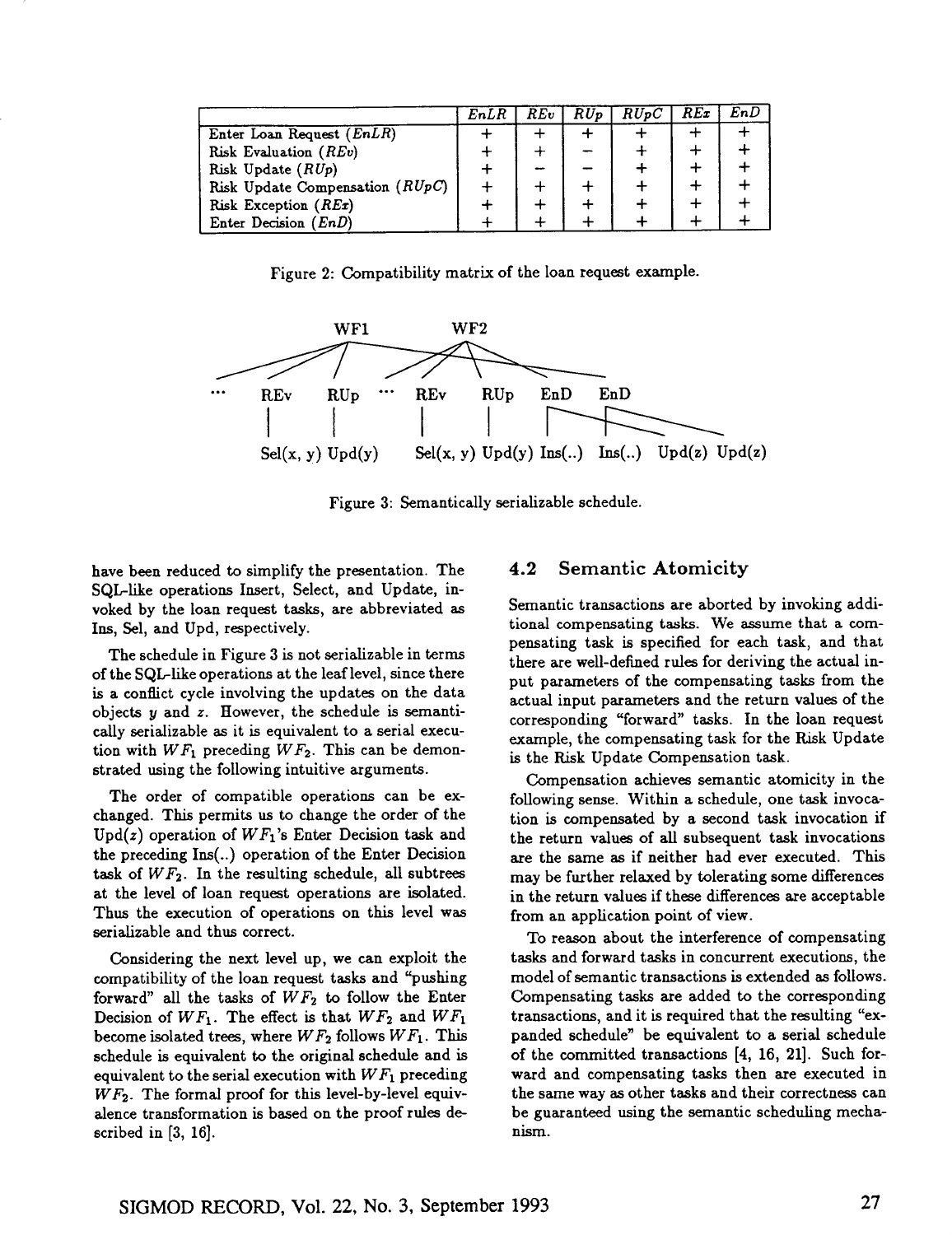## **5 Combining Workflow with Transaction Management**

From the characterizations of workflow management and semantic transaction management, it follows that the two directions cover complementary aspects. Therefore, we propose an integrated but modular approach in which workflow management and semantic transaction management each take responsibility for the kinds of dependencies that they can handle best. The semantic transaction manager should remain in charge of the following two classes of dependencies:

- commit/abort dependencies, in the systemoriented sense, and
- interleaving dependencies between the tasks of concurrent workflows.

On the other hand, general control flow and data flow dependencies between tasks as well as general termination dependencies should be taken care of by the workflow manager of the combined model. Recall that termination states in this sense refer to semantic success or failure rather than the system-oriented commit/abort dichotomy.

The rationale for the responsibilities of the semantic transaction manager within the combined model is further discussed in the following.

### 5.1 Commit/Abort Dependencies

We argue that, in the system-oriented sense, commit/abort dependencies (which may form part of control and termination dependencies) can be handled more efficiently by the semantic transaction management component. For example, consider a control dependency that states: if tasks  $T_i$  and  $T_j$  both commit, then  $T_i$  commits before  $T_j$  does. This dependency can easily be enforced by a strongly recoverable transaction manager [5]. Similarly, an abort dependency of the form: if task  $T_i$  aborts then  $T_j$  must abort before  $T_i$ , can be enforced by the semantic transaction manager that produces cascadeless and strict schedules [12]. In fact, a majority of dependencies specifying abort and commit relationships between different tasks can and we argue should be handled by the semantic transaction manager.

Provided that the correspondence of forward steps and compensating steps is made known to the semantic transaction manager, compensating tasks could be scheduled by the semantic recovery mechanism automatically rather than having to interpret some form of compensation dependencies. All necessary information about compensating operations can be

recorded on the system log at the time when the corresponding forward operation finishes its execution; thus, there is no need for establishing explicit data flow between a forward step and its compensating step.

In our banking application, for example, if the Loan Decision task of  $WF_1$  in Figure 3 were to return 'rejected', then the workflow manager could simply notify the semantic transaction manager to initiate the necessary undo tasks. This requires that the Risk Update Compensation task be executed which undoes the effects of the Risk Update task. The transaction manager can derive the necessary parameters to execute the compensation task from the system log. It is important to observe that the resulting execution, shown in Figure 3, remains serializable as the Risk Update Compensation and Risk Update tasks are considered compatible (see Figure 2). If this had not been the case, the semantic transaction manager could not have permitted the execution in Figure 3 without possibly leaving the database in an inconsistent state.

### 5.2 Workflow Interleaving

Another important issue that should be controlled by the semantic transaction management is the treatment of data consistency across tasks in the presence of concurrent workflows. The use of a task compatibility specification to control concurrent executions of workflows is much simpler than attempting to define control flow dependencies to achieve the same effect. For example, this would require control flow dependencies between each pair of loan request workflow executions of the form: the Risk Evaluation of the second workflow can only start if the Risk Update of the first workflow has completed, where the first workflow is the workflow that executed the Risk Evaluation task first. Such dependencies need to be defined between all tasks that could possibly interleave in an incorrect way and would require new dependencies to be added when new workflows are defined. This would result in a large number of dependencies having to be managed. In addition, we argue, that this is more difficult to manage correctly than a compatibility matrix for tasks.

The only workflow model that explicitly addresses this issue is the ConTracts model [18]. In this model, invariant predicates can be specified to hold across tasks, and this allows detecting and counteracting possible interference of concurrent workflows. In full generality, however, this predicate-based approach may pose some problems with respect to both ease of specification and efficient implementation. The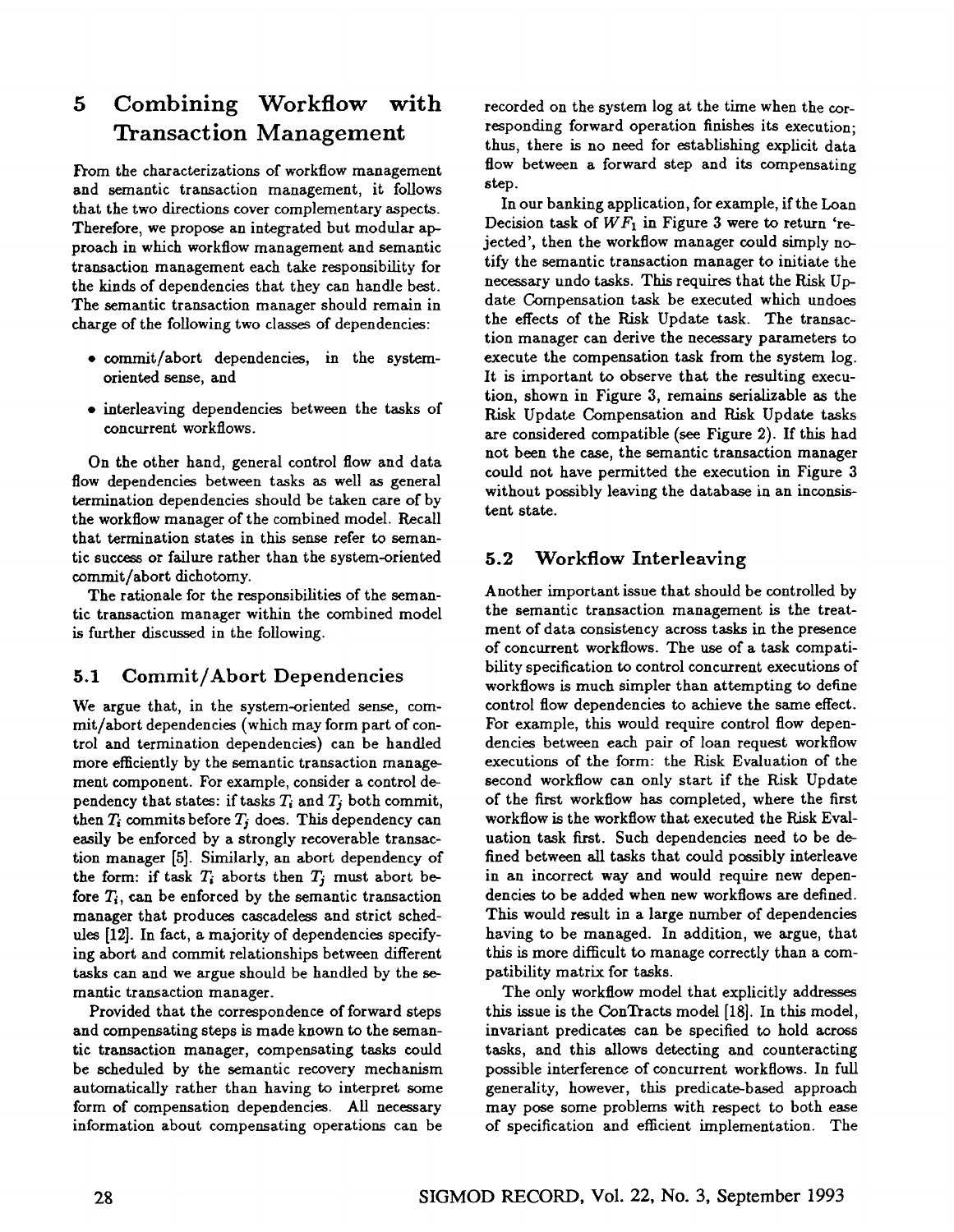

Figure 4: Combined Workflow and Semantic Transaction Scheduler Architecture.

task compatibility approach of the semantic transaction direction, on the other hand, can be handled in a fairly modular way and can be implemented efficiently. One may conceive, however, that compatibility testing could be extended by optionally incorporating pre- and/or post-conditions of operations, thus possibly reconciling the two methods. Another method for controlling interleavings has been proposed in [9].

### 5.3 Architecture Outline

We propose the following architecture for the integration of workflow and semantic transaction management. A workflow application program is executed by the workflow manager (see Figure 4). The workflow manager is responsible for managing the states of different tasks. It consults the semantic transaction manager and the workflow dependency manager to determine whether the task can enter a specific task state.

The semantic transaction manager checks whether a task can enter a new state without violating any commit/abort or interleaving dependencies. The work flow dependency manager is responsible for ensuring the semantic correctness within each workflow, as specified by the control and data flow, contingency, vitality, and termination dependencies.

If entering a task state violates any dependency, the workflow manager either delays the task execution or aborts the task. If the task execution is delayed, the workflow manager must delay the submission of the task operations until the dependency is enforceable. If the task is aborted then the workflow manager schedules either a compensating task (supplied by the semantic transaction manager) or a contingency task (supplied by the workflow dependency manager).

## **6 Conclusions**

We have examined two major directions in the area of transactional multi-system applications. The first direction, workflow management, views a workflow as a set of independently executed transactions, with various types of execution dependencies between the transactions. The essence of these dependencies is to capture as much behavioral consistency as possible in a declarative manner. However, most workflow models disregard the possible interference of multiple concurrent workflows and can, therefore, not guarantee multi-system data consistency.

The second direction, semantic transaction management, is more conservative in that it views a workflow as a single transaction. Thus, from an application point of view, the guarantees with respect to data consistency are as strong as those of the classical transaction paradigm. The key to achieving acceptable performance without compromising consistency is to exploit the semantics of the application tasks. On the other hand, semantic transaction management does not consider the control flow and data flow between tasks, and no guarantees can be given on the behavioral consistency of large multi-system appLications.

Since the two directions cover complementary issues, we propose that appropriate building blocks from workflow management and semantic transaction management be merged into an integrated architecture. The workflow management component of such an architecture would enforce the control and data flow dependencies within a workflow as well as all kinds of semantic termination dependencies. The semantic transaction management component, on the other hand, would manage the compensation dependencies, and the dependencies between incompatible tasks of different workflows to ensure multi-system data consistency.